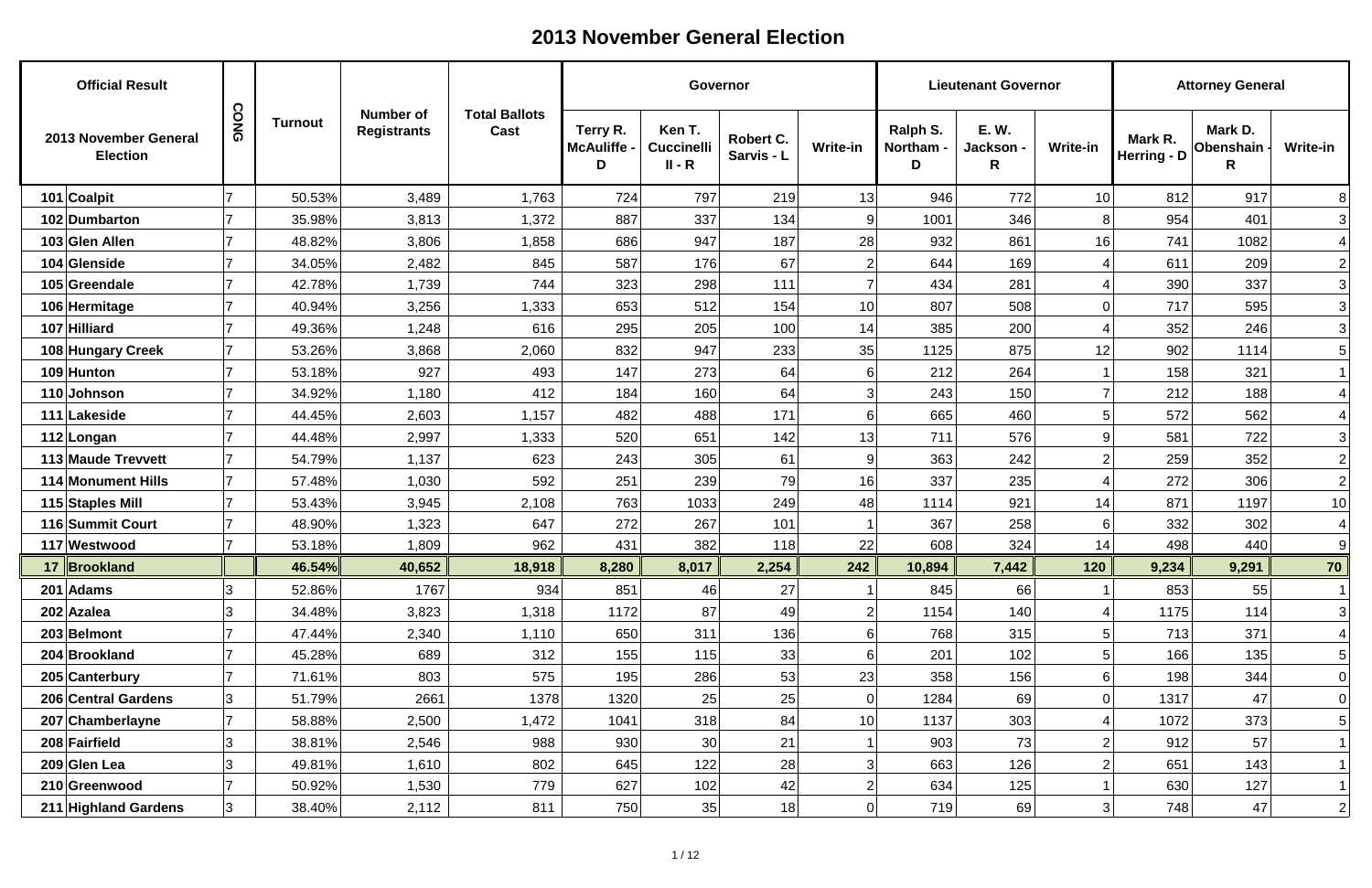| <b>Official Result</b>                   |      |                | <b>MEALS TAX</b> |           | <b>Member House of</b><br><b>Delegates 56th District</b> |                 | <b>Member House of</b>                        | <b>Delegates 62nd District</b> |                                      | <b>Member House of Delegates 68th</b><br><b>District</b> |                 |
|------------------------------------------|------|----------------|------------------|-----------|----------------------------------------------------------|-----------------|-----------------------------------------------|--------------------------------|--------------------------------------|----------------------------------------------------------|-----------------|
| 2013 November General<br><b>Election</b> | CONG | <b>Turnout</b> | <b>YES</b>       | <b>NO</b> | Peter F.<br><b>Farrell - R</b>                           | <b>Write-in</b> | <b>Riley</b><br><b>Edward</b><br>Ingram - $R$ | <b>Write-in</b>                | G. M.<br>"Manoli"<br>Loupassi -<br>R | William K.<br>"Bill"<br>Grogan - I                       | <b>Write-in</b> |
| 101 Coalpit                              | 7    | 50.53%         | 802              | 942       |                                                          |                 |                                               |                                |                                      |                                                          |                 |
| 102 Dumbarton                            |      | 35.98%         | 710              | 649       |                                                          |                 |                                               |                                |                                      |                                                          |                 |
| 103 Glen Allen                           | 7    | 48.82%         | 909              | 935       |                                                          |                 |                                               |                                |                                      |                                                          |                 |
| 104 Glenside                             |      | 34.05%         | 427              | 399       |                                                          |                 |                                               |                                |                                      |                                                          |                 |
| 105 Greendale                            | 7    | 42.78%         | 308              | 425       |                                                          |                 |                                               |                                |                                      |                                                          |                 |
| 106 Hermitage                            | 7    | 40.94%         | 636              | 681       |                                                          |                 |                                               |                                |                                      |                                                          |                 |
| 107 Hilliard                             | 7    | 49.36%         | 313              | 295       |                                                          |                 |                                               |                                |                                      |                                                          |                 |
| 108 Hungary Creek                        | 7    | 53.26%         | 977              | 1062      |                                                          |                 |                                               |                                |                                      |                                                          |                 |
| 109 Hunton                               | 7    | 53.18%         | 223              | 257       |                                                          |                 |                                               |                                |                                      |                                                          |                 |
| 110 Johnson                              | 7    | 34.92%         | 202              | 204       |                                                          |                 |                                               |                                |                                      |                                                          |                 |
| 111 Lakeside                             | 7    | 44.45%         | 597              | 541       |                                                          |                 |                                               |                                |                                      |                                                          |                 |
| 112 Longan                               | 7    | 44.48%         | 572              | 710       |                                                          |                 |                                               |                                |                                      |                                                          |                 |
| 113 Maude Trevvett                       | 7    | 54.79%         | 295              | 314       |                                                          |                 |                                               |                                |                                      |                                                          |                 |
| 114 Monument Hills                       | 7    | 57.48%         | 274              | 311       |                                                          |                 |                                               |                                | 377                                  | 191                                                      | 3               |
| 115 Staples Mill                         |      | 53.43%         | 999              | 1093      |                                                          |                 |                                               |                                |                                      |                                                          |                 |
| 116 Summit Court                         | 7    | 48.90%         | 317              | 323       |                                                          |                 |                                               |                                |                                      |                                                          |                 |
| 117 Westwood                             |      | 53.18%         | 493              | 452       |                                                          |                 |                                               |                                |                                      |                                                          |                 |
| 17 Brookland                             |      | 46.54%         | 9,054            | 9,593     |                                                          |                 |                                               |                                | 377                                  | 191                                                      | ಎ               |
| 201 Adams                                | 3    | 52.86%         | 569              | 311       |                                                          |                 |                                               |                                |                                      |                                                          |                 |
| 202 Azalea                               | 3    | 34.48%         | 822              | 422       |                                                          |                 |                                               |                                |                                      |                                                          |                 |
| 203 Belmont                              |      | 47.44%         | 597              | 500       |                                                          |                 |                                               |                                |                                      |                                                          |                 |
| 204 Brookland                            |      | 45.28%         | 136              | 175       |                                                          |                 |                                               |                                |                                      |                                                          |                 |
| 205 Canterbury                           | 7    | 71.61%         | 295              | 238       |                                                          |                 |                                               |                                |                                      |                                                          |                 |
| 206 Central Gardens                      | 3    | 51.79%         | 1021             | 311       |                                                          |                 |                                               |                                |                                      |                                                          |                 |
| 207 Chamberlayne                         | 7    | 58.88%         | 910              | 543       |                                                          |                 |                                               |                                |                                      |                                                          |                 |
| 208 Fairfield                            | 3    | 38.81%         | 579              | 396       |                                                          |                 |                                               |                                |                                      |                                                          |                 |
| 209 Glen Lea                             | 3    | 49.81%         | 419              | 376       |                                                          |                 |                                               |                                |                                      |                                                          |                 |
| 210 Greenwood                            | 7    | 50.92%         | 445              | 301       |                                                          |                 |                                               |                                |                                      |                                                          |                 |
| 211 Highland Gardens                     | 3    | 38.40%         | 458              | 338       |                                                          |                 |                                               |                                |                                      |                                                          |                 |

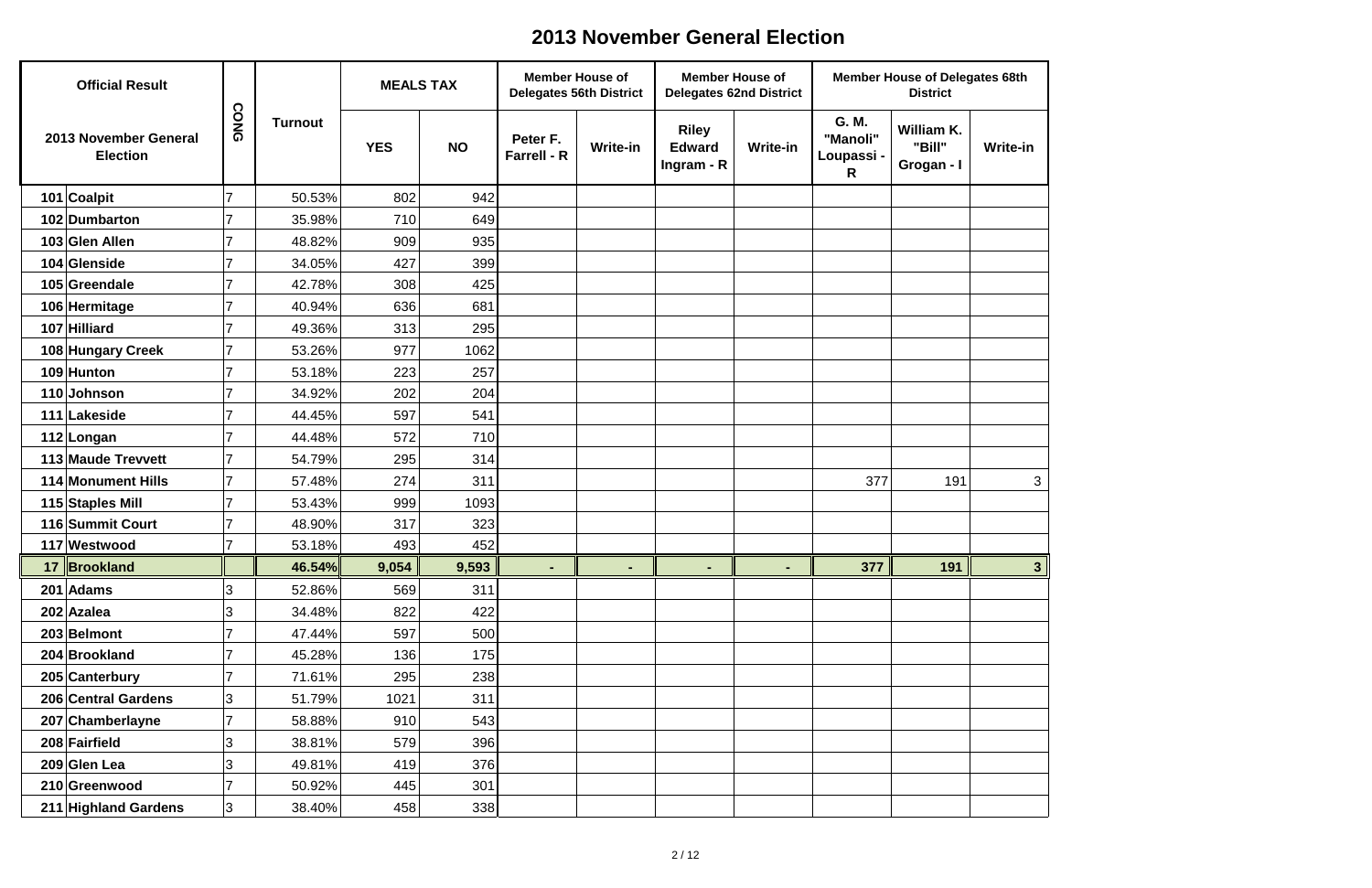| <b>Official Result</b>                   |                          |                | <b>Member House of</b>       | <b>Delegates 70th District</b> |                                 | <b>Member House of Delegates 71st</b><br><b>District</b> |                 | <b>Member House of</b><br><b>Delegates 72nd District</b> |                   | <b>Member House of</b>           | <b>Delegates 73rd District</b> | <b>Member House of Delegates</b><br><b>74th District</b> |                  |
|------------------------------------------|--------------------------|----------------|------------------------------|--------------------------------|---------------------------------|----------------------------------------------------------|-----------------|----------------------------------------------------------|-------------------|----------------------------------|--------------------------------|----------------------------------------------------------|------------------|
| 2013 November General<br><b>Election</b> | CONG                     | <b>Turnout</b> | Delores L.<br>McQuinn -<br>D | Write-in                       | Jennifer L.<br>McClellan -<br>D | <b>Matthew</b><br>$W.$ Fitch - R                         | <b>Write-in</b> | Jimmie P.<br>Massie III -<br>R                           | <b>Write-in</b>   | John M.<br>O'Bannon<br>$III - R$ | <b>Write-in</b>                | Joseph D.<br><b>Morrissey - D</b>                        | <b>Write-in</b>  |
| 101 Coalpit                              |                          | 50.53%         |                              |                                |                                 |                                                          |                 | 1262                                                     | 95                |                                  |                                |                                                          |                  |
| 102 Dumbarton                            |                          | 35.98%         |                              |                                |                                 |                                                          |                 | 833                                                      | 84                |                                  |                                |                                                          |                  |
| 103 Glen Allen                           |                          | 48.82%         |                              |                                |                                 |                                                          |                 | 1438                                                     | 71                |                                  |                                |                                                          |                  |
| 104 Glenside                             |                          | 34.05%         |                              |                                |                                 |                                                          |                 |                                                          |                   | 454                              | 38                             |                                                          |                  |
| 105 Greendale                            |                          | 42.78%         |                              |                                |                                 |                                                          |                 |                                                          |                   | 524                              | 50                             |                                                          |                  |
| 106 Hermitage                            |                          | 40.94%         |                              |                                |                                 |                                                          |                 | 923                                                      | 87                |                                  |                                |                                                          |                  |
| 107 Hilliard                             |                          | 49.36%         |                              |                                |                                 |                                                          |                 | 394                                                      | 64                |                                  |                                |                                                          |                  |
| 108 Hungary Creek                        |                          | 53.26%         |                              |                                |                                 |                                                          |                 |                                                          |                   | 1575                             | 88                             |                                                          |                  |
| 109 Hunton                               |                          | 53.18%         |                              |                                |                                 |                                                          |                 | 370                                                      | 13                |                                  |                                |                                                          |                  |
| 110 Johnson                              |                          | 34.92%         |                              |                                |                                 |                                                          |                 |                                                          |                   | 283                              | 25                             |                                                          |                  |
| 111 Lakeside                             |                          | 44.45%         |                              |                                |                                 |                                                          |                 | 830                                                      | 76                |                                  |                                |                                                          |                  |
| 112 Longan                               |                          | 44.48%         |                              |                                |                                 |                                                          |                 |                                                          |                   | 971                              | 62                             |                                                          |                  |
| 113 Maude Trevvett                       |                          | 54.79%         |                              |                                |                                 |                                                          |                 | 440                                                      | 32                |                                  |                                |                                                          |                  |
| 114 Monument Hills                       | $\overline{\phantom{a}}$ | 57.48%         |                              |                                |                                 |                                                          |                 |                                                          |                   |                                  |                                |                                                          |                  |
| 115 Staples Mill                         |                          | 53.43%         |                              |                                |                                 |                                                          |                 |                                                          |                   | 1639                             | 75                             |                                                          |                  |
| 116 Summit Court                         |                          | 48.90%         |                              |                                |                                 |                                                          |                 | 449                                                      | 48                |                                  |                                |                                                          |                  |
| 117 Westwood                             |                          | 53.18%         |                              |                                |                                 |                                                          |                 |                                                          |                   | 702                              | 63                             |                                                          |                  |
| 17 Brookland                             |                          | 46.54%         | $\blacksquare$               | $\blacksquare$                 |                                 | $\blacksquare$                                           |                 | 6,939                                                    | $570$ $\parallel$ | 6,148                            | 401                            | $\blacksquare$                                           | $\sim$ 10 $\pm$  |
| $201$ Adams                              | 3                        | 52.86%         | 161                          |                                |                                 |                                                          |                 |                                                          |                   |                                  |                                | 705                                                      | 4                |
| $202$ Azalea                             | 3                        | 34.48%         |                              |                                |                                 |                                                          |                 |                                                          |                   |                                  |                                | 1218                                                     | 16               |
| 203 Belmont                              |                          | 47.44%         |                              |                                |                                 |                                                          |                 | 273                                                      | 47                |                                  |                                | 558                                                      | 24               |
| 204 Brookland                            |                          | 45.28%         |                              |                                |                                 |                                                          |                 | 184                                                      | 25                |                                  |                                | 23                                                       | $\overline{2}$   |
| 205 Canterbury                           |                          | 71.61%         |                              |                                |                                 |                                                          |                 | 405                                                      | 3                 |                                  |                                |                                                          |                  |
| 206 Central Gardens                      | 3                        | 51.79%         | 1337                         | $6 \mid$                       |                                 |                                                          |                 |                                                          |                   |                                  |                                |                                                          |                  |
| 207 Chamberlayne                         |                          | 58.88%         |                              |                                |                                 |                                                          |                 |                                                          |                   |                                  |                                | 1234                                                     | 52               |
| 208 Fairfield                            | 3                        | 38.81%         |                              |                                |                                 |                                                          |                 |                                                          |                   |                                  |                                | 945                                                      | $\boldsymbol{8}$ |
| 209 Glen Lea                             | 3                        | 49.81%         |                              |                                |                                 |                                                          |                 |                                                          |                   |                                  |                                | 720                                                      | 15               |
| 210 Greenwood                            |                          | 50.92%         |                              |                                |                                 |                                                          |                 |                                                          |                   |                                  |                                | 680                                                      | 13               |
| 211 Highland Gardens                     | 3                        | 38.40%         |                              |                                |                                 |                                                          |                 |                                                          |                   |                                  |                                | 779                                                      | 5                |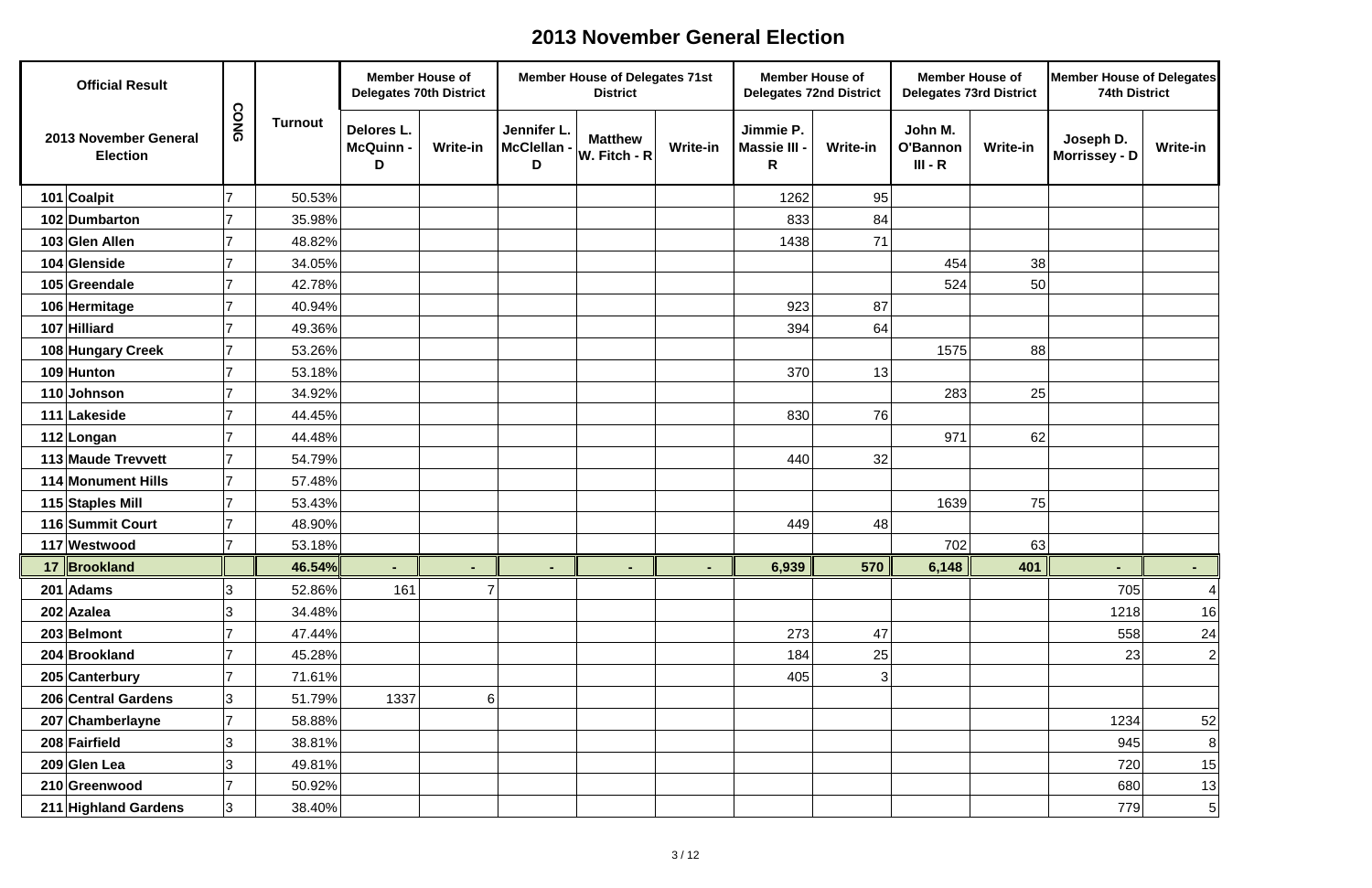| <b>Official Result</b>                   |      |                |                                        |                              |                                     | Governor                                |                         |                 |                            | <b>Lieutenant Governor</b>    |                 |                          | <b>Attorney General</b>     |                  |
|------------------------------------------|------|----------------|----------------------------------------|------------------------------|-------------------------------------|-----------------------------------------|-------------------------|-----------------|----------------------------|-------------------------------|-----------------|--------------------------|-----------------------------|------------------|
| 2013 November General<br><b>Election</b> | CONG | <b>Turnout</b> | <b>Number of</b><br><b>Registrants</b> | <b>Total Ballots</b><br>Cast | Terry R.<br><b>McAuliffe -</b><br>D | Ken T.<br><b>Cuccinelli</b><br>$II - R$ | Robert C.<br>Sarvis - L | <b>Write-in</b> | Ralph S.<br>Northam -<br>D | <b>E.W.</b><br>Jackson -<br>R | <b>Write-in</b> | Mark R.<br>Herring - $D$ | Mark D.<br>Obenshain -<br>R | <b>Write-in</b>  |
| 212 Hollybrook                           |      | 52.65%         | 792                                    | 417                          | 250                                 | 115                                     | 48                      | 3               | 304                        | 101                           | $\overline{2}$  | 267                      | 142                         | $\left 2\right $ |
| 213 Hungary                              |      | 50.82%         | 1,594                                  | 810                          | 648                                 | 105                                     | 49                      |                 | 659                        | 128                           | $\overline{2}$  | 649                      | 135                         | $\left 2\right $ |
| 214 Longdale                             |      | 47.45%         | 1,530                                  | 726                          | 415                                 | 226                                     | 80 <sup>°</sup>         | 3               | 484                        | 231                           | 3               | 457                      | 262                         |                  |
| 215 Maplewood                            | 3    | 54.32%         | 2,590                                  | 1,407                        | 1317                                | 54                                      | 27                      |                 | 1311                       | 83                            |                 | 1321                     | 70                          | 0                |
| $216$ Moody                              |      | 48.22%         | 1,066                                  | 514                          | 225                                 | 213                                     | 70                      |                 | 313                        | 190                           | $\overline{2}$  | 256                      | 249                         | 0                |
| 217 Mountain                             |      | 55.18%         | 598                                    | 330                          | 150                                 | 144                                     | 32                      | 3               | 191                        | 129                           | 3               | 169                      | 155                         | $\overline{2}$   |
| 218 Oakview                              |      | 38.42%         | 203                                    | 78                           | 31                                  | 34                                      | 12                      |                 | 42                         | 30                            | 0               | 33                       | 44                          | 0                |
| 219 Randolph                             |      | 58.68%         | 334                                    | 196                          | 159                                 | 28                                      | $6 \mid$                |                 | 163                        | 27                            |                 | 162                      | 29                          | 0                |
| 220 Ratcliffe                            |      | 46.48%         | 3513                                   | 1633                         | 1509                                | 64                                      | 44                      |                 | 1531                       | 88                            | $\overline{2}$  | 1532                     | 81                          | 3                |
| 221 Stratford Hall                       |      | 41.07%         | 392                                    | 161                          | 68                                  | 64                                      | 25                      |                 | 98                         | 59                            | $\overline{2}$  | 85                       | 72                          | $\vert 2 \vert$  |
| 222 Wilder                               |      | 59.69%         | 1,915                                  | 1,143                        | 915                                 | 162                                     | 56                      |                 | 933                        | 190                           |                 | 931                      | 187                         | $\left 2\right $ |
| 223 Yellow Tavern                        |      | 46.33%         | 3,356                                  | 1,555                        | 838                                 | 582                                     | 118                     | 11              | 978                        | 534                           |                 | 888                      | 637                         | 3                |
| 23 $\vert$ Fairfield                     |      | 48.30%         | 40,264                                 | 19,449                       | 14,861                              | 3,268                                   | 1,083                   | 95              | 15,673                     | 3,334                         | 62              | 15,185                   | 3,876                       | 40               |
| 301 Causeway                             |      | 51.19%         | 1,885                                  | 965                          | 368                                 | 456                                     | 119                     | 19              | 489                        | 439                           | 6               | 419                      | 525                         | $\overline{2}$   |
| 302 Cedarfield                           |      | 53.63%         | 2,603                                  | 1,396                        | 482                                 | 711                                     | 154                     | 34              | 755                        | 584                           | 8               | 529                      | 838                         | 4                |
| 303 Innsbrook                            |      | 50.84%         | 2,504                                  | 1,273                        | 503                                 | 608                                     | 140                     | 16              | 658                        | 569                           | 9               | 562                      | 678                         | $6 \mid$         |
| 304 Jackson Davis                        |      | 51.79%         | 1,591                                  | 824                          | 295                                 | 426                                     | 78                      | 15              | 429                        | 364                           |                 | 328                      | 479                         | 2                |
| 305 Nuckols Farm                         |      | 56.75%         | 3,126                                  | 1,774                        | 592                                 | 928                                     | 215                     | 30              | 824                        | 894                           | 11              | 660                      | 1084                        | 4                |
| 306 Pocahontas                           |      | 42.11%         | 2,629                                  | 1,107                        | 466                                 | 485                                     | 131                     | 20              | 583                        | 476                           | 8               | 502                      | 579                         | $7\vert$         |
| $307$ Ridge                              |      | 49.69%         | 1,616                                  | 803                          | 278                                 | 421                                     | 82                      | 9               | 399                        | 359                           |                 | 322                      | 455                         | $\overline{2}$   |
| 308 Rivers Edge                          |      | 54.82%         | 2,572                                  | 1,410                        | 436                                 | 790                                     | 147                     | 30              | 629                        | 737                           | 10              | 488                      | 903                         | 3                |
| 309 Sadler                               |      | 44.57%         | 2,531                                  | 1,128                        | 419                                 | 575                                     | 117                     | 16              | 541                        | 549                           | 10              | 438                      | 675                         | $6 \mid$         |
| 310 Shady Grove                          |      | 51.69%         | 3,204                                  | 1,656                        | 502                                 | 947                                     | 181                     | 18              | 702                        | 897                           | 11              | 551                      | 1074                        | 3                |
| 311 Short Pump                           |      | 44.53%         | 3,299                                  | 1,469                        | 535                                 | 743                                     | 173                     | 16              | 704                        | 720                           | $6 \mid$        | 589                      | 848                         | 4                |
| 312 Springfield                          |      | 40.96%         | 2,019                                  | 827                          | 378                                 | 346                                     | 94                      | 9               | 443                        | 366                           | 3               | 405                      | 406                         | 3                |
| 313 Stoney Run                           |      | 49.11%         | 4,011                                  | 1,970                        | 738                                 | 950                                     | 238                     | 34              | 1022                       | 880                           | 19              | 805                      | 1124                        | 12               |
| 314 Three Chopt                          |      | 45.88%         | 2,951                                  | 1,354                        | 496                                 | 643                                     | 183                     | 23              | 722                        | 583                           | 10              | 578                      | 741                         | $7\vert$         |
| 315 Tucker                               |      | 32.37%         | 3,800                                  | 1,230                        | 751                                 | 365                                     | 101                     | 5               | 848                        | 361                           | $6 \mid$        | 797                      | 417                         | 3                |
| 15 Three Chopt                           |      | 47.56%         | 40,341                                 | 19,186                       | 7,239                               | 9,394                                   | 2,153                   | 294             | 9,748                      | 8,778                         | 126             | 7,973                    | 10,826                      | 68               |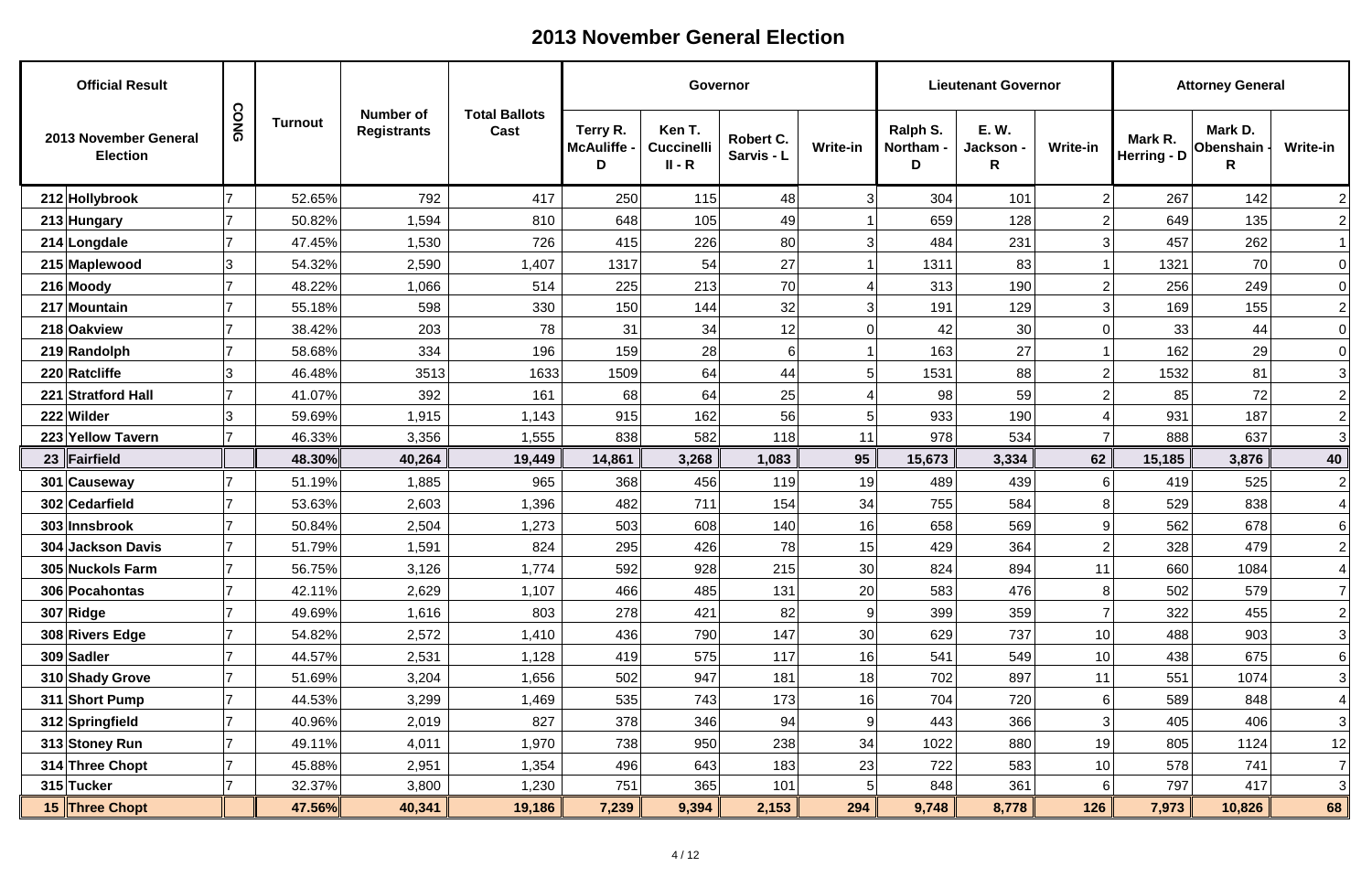| <b>Official Result</b>                   |      |                | <b>MEALS TAX</b> |           | <b>Member House of</b><br><b>Delegates 56th District</b> |                 |                                               | <b>Member House of</b><br><b>Delegates 62nd District</b> |                                      | <b>Member House of Delegates 68th</b><br><b>District</b> |         |
|------------------------------------------|------|----------------|------------------|-----------|----------------------------------------------------------|-----------------|-----------------------------------------------|----------------------------------------------------------|--------------------------------------|----------------------------------------------------------|---------|
| 2013 November General<br><b>Election</b> | CONG | <b>Turnout</b> | <b>YES</b>       | <b>NO</b> | Peter F.<br><b>Farrell - R</b>                           | <b>Write-in</b> | <b>Riley</b><br><b>Edward</b><br>Ingram - $R$ | <b>Write-in</b>                                          | G. M.<br>"Manoli"<br>Loupassi -<br>R | William K.<br>"Bill"<br>Grogan - I                       | Write-i |
| 212 Hollybrook                           |      | 52.65%         | 222              | 190       |                                                          |                 |                                               |                                                          |                                      |                                                          |         |
| 213 Hungary                              |      | 50.82%         | 427              | 345       |                                                          |                 |                                               |                                                          |                                      |                                                          |         |
| 214 Longdale                             |      | 47.45%         | 348              | 368       |                                                          |                 |                                               |                                                          |                                      |                                                          |         |
| 215 Maplewood                            | 3    | 54.32%         | 849              | 541       |                                                          |                 |                                               |                                                          |                                      |                                                          |         |
| 216 Moody                                |      | 48.22%         | 253              | 256       |                                                          |                 |                                               |                                                          |                                      |                                                          |         |
| 217 Mountain                             |      | 55.18%         | 140              | 189       |                                                          |                 |                                               |                                                          |                                      |                                                          |         |
| 218 Oakview                              |      | 38.42%         | 44               | 32        |                                                          |                 |                                               |                                                          |                                      |                                                          |         |
| 219 Randolph                             |      | 58.68%         | 123              | 71        |                                                          |                 |                                               |                                                          |                                      |                                                          |         |
| 220 Ratcliffe                            | 3    | 46.48%         | 1255             | 362       |                                                          |                 |                                               |                                                          |                                      |                                                          |         |
| 221 Stratford Hall                       |      | 41.07%         | 79               | 81        |                                                          |                 |                                               |                                                          |                                      |                                                          |         |
| 222 Wilder                               | 3    | 59.69%         | 730              | 364       |                                                          |                 |                                               |                                                          |                                      |                                                          |         |
| 223 Yellow Tavern                        |      | 46.33%         | 705              | 812       |                                                          |                 |                                               |                                                          |                                      |                                                          |         |
| 23 Fairfield                             |      | 48.30%         | 11,426           | 7,522     |                                                          |                 |                                               |                                                          | -                                    |                                                          |         |
| 301 Causeway                             |      | 51.19%         | 445              | 508       | 707                                                      | 49              |                                               |                                                          |                                      |                                                          |         |
| 302 Cedarfield                           |      | 53.63%         | 654              | 726       |                                                          |                 |                                               |                                                          |                                      |                                                          |         |
| 303 Innsbrook                            |      | 50.84%         | 599              | 645       |                                                          |                 |                                               |                                                          |                                      |                                                          |         |
| 304 Jackson Davis                        |      | 51.79%         | 396              | 417       |                                                          |                 |                                               |                                                          |                                      |                                                          |         |
| 305 Nuckols Farm                         |      | 56.75%         | 884              | 879       | 1401                                                     | 73              |                                               |                                                          |                                      |                                                          |         |
| 306 Pocahontas                           |      | 42.11%         | 526              | 576       |                                                          |                 |                                               |                                                          |                                      |                                                          |         |
| 307 Ridge                                |      | 49.69%         | 356              | 437       |                                                          |                 |                                               |                                                          |                                      |                                                          |         |
| 308 Rivers Edge                          |      | 54.82%         | 623              | 780       | 1155                                                     | 45              |                                               |                                                          |                                      |                                                          |         |
| 309 Sadler                               | 7    | 44.57%         | 525              | 589       | 892                                                      | 46              |                                               |                                                          |                                      |                                                          |         |
| 310 Shady Grove                          |      | 51.69%         | 731              | 892       | 1311                                                     | 34              |                                               |                                                          |                                      |                                                          |         |
| 311 Short Pump                           | 7    | 44.53%         | 663              | 784       | 1103                                                     | 69              |                                               |                                                          |                                      |                                                          |         |
| 312 Springfield                          |      | 40.96%         | 393              | 424       |                                                          |                 |                                               |                                                          |                                      |                                                          |         |
| 313 Stoney Run                           | 7    | 49.11%         | 920              | 1032      |                                                          |                 |                                               |                                                          |                                      |                                                          |         |
| 314 Three Chopt                          |      | 45.88%         | 664              | 648       |                                                          |                 |                                               |                                                          |                                      |                                                          |         |
| 315 Tucker                               |      | 32.37%         | 601              | 615       |                                                          |                 |                                               |                                                          |                                      |                                                          |         |
| 15 Three Chopt                           |      | 47.56%         | 8,980            | 9,952     | 6,569                                                    | 316             | $\blacksquare$                                | $\blacksquare$                                           | ۰.                                   | $\sim$                                                   |         |

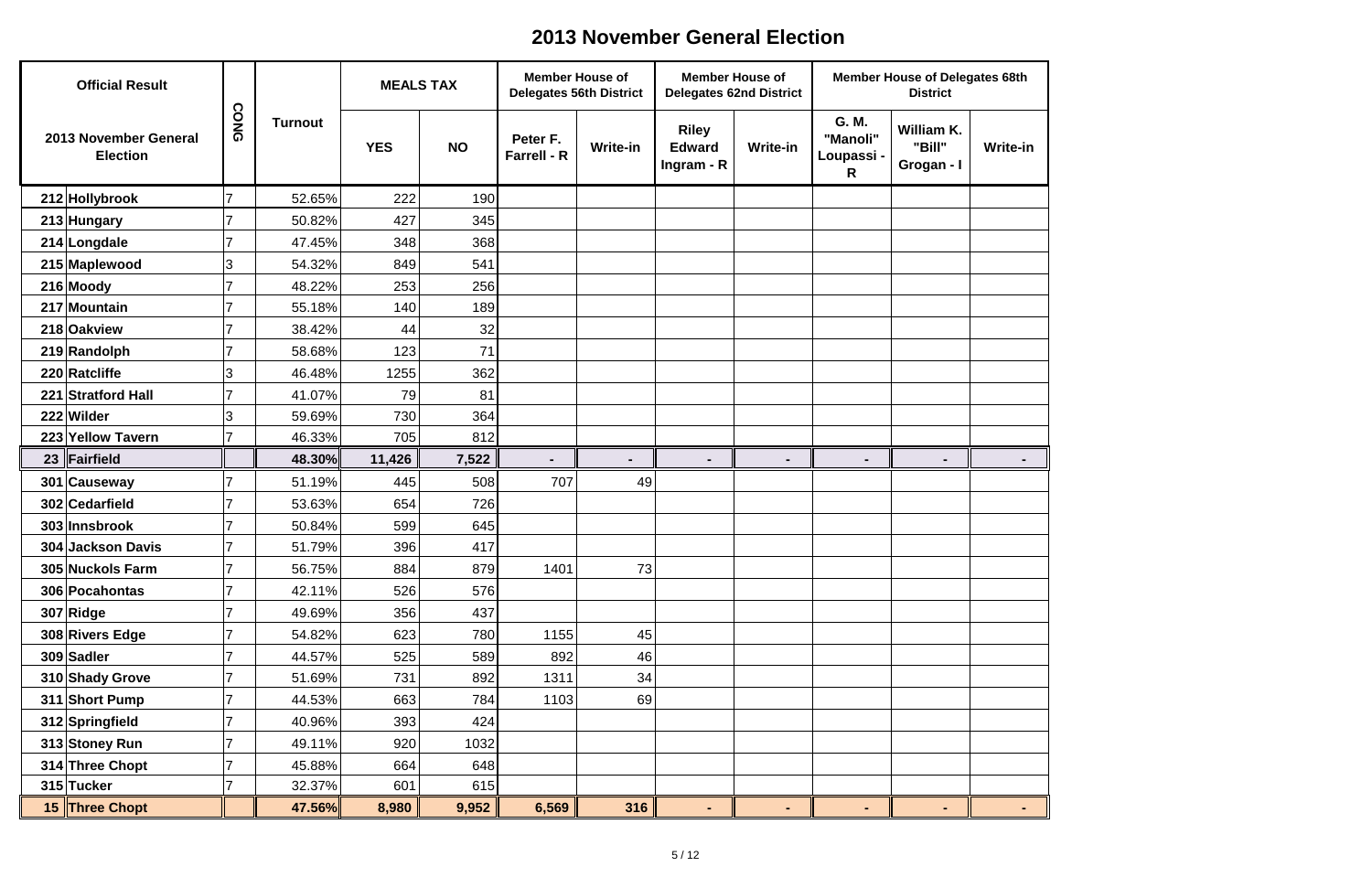| <b>Official Result</b>                   | $\Omega$   |                |                                    | <b>Member House of</b><br><b>Delegates 70th District</b> |                                 | <b>Member House of Delegates 71st</b><br><b>District</b> |                 | <b>Member House of</b><br><b>Delegates 72nd District</b> |                 |                                  | <b>Member House of</b><br><b>Delegates 73rd District</b> | Member House of Delegates<br><b>74th District</b> |                 |
|------------------------------------------|------------|----------------|------------------------------------|----------------------------------------------------------|---------------------------------|----------------------------------------------------------|-----------------|----------------------------------------------------------|-----------------|----------------------------------|----------------------------------------------------------|---------------------------------------------------|-----------------|
| 2013 November General<br><b>Election</b> | <b>ONG</b> | <b>Turnout</b> | Delores L.<br><b>McQuinn-</b><br>D | Write-in                                                 | Jennifer L.<br>McClellan -<br>D | <b>Matthew</b><br>$ W.$ Fitch - R $ $                    | <b>Write-in</b> | Jimmie P.<br>Massie III -<br>R                           | <b>Write-in</b> | John M.<br>O'Bannon<br>$III - R$ | <b>Write-in</b>                                          | Joseph D.<br>Morrissey - D                        | <b>Write-in</b> |
| 212 Hollybrook                           |            | 52.65%         |                                    |                                                          |                                 |                                                          |                 |                                                          |                 |                                  |                                                          | 310                                               | 23              |
| 213 Hungary                              |            | 50.82%         |                                    |                                                          |                                 |                                                          |                 |                                                          |                 |                                  |                                                          | 698                                               | 20              |
| 214 Longdale                             |            | 47.45%         |                                    |                                                          |                                 |                                                          |                 |                                                          |                 |                                  |                                                          | 600                                               | 35              |
| 215 Maplewood                            | 3          | 54.32%         |                                    |                                                          |                                 |                                                          |                 |                                                          |                 |                                  |                                                          | 1361                                              | 15              |
| 216 Moody                                |            | 48.22%         |                                    |                                                          |                                 |                                                          |                 | 307                                                      | 23              |                                  |                                                          | 69                                                | 3               |
| 217 Mountain                             |            | 55.18%         |                                    |                                                          |                                 |                                                          |                 | 241                                                      | 18              |                                  |                                                          |                                                   |                 |
| 218 Oakview                              |            | 38.42%         |                                    |                                                          |                                 |                                                          |                 | 55                                                       | $\mathbf{3}$    |                                  |                                                          |                                                   |                 |
| 219 Randolph                             |            | 58.68%         |                                    |                                                          |                                 |                                                          |                 |                                                          |                 |                                  |                                                          | 166                                               |                 |
| 220 Ratcliffe                            | 3          | 46.48%         |                                    |                                                          | 1541                            | 68                                                       | $\overline{3}$  |                                                          |                 |                                  |                                                          |                                                   |                 |
| 221 Stratford Hall                       |            | 41.07%         |                                    |                                                          |                                 |                                                          |                 | 108                                                      | 15              |                                  |                                                          |                                                   |                 |
| 222 Wilder                               | 3          | 59.69%         |                                    |                                                          |                                 |                                                          |                 |                                                          |                 |                                  |                                                          | 981                                               | 33              |
| 223 Yellow Tavern                        |            | 46.33%         |                                    |                                                          |                                 |                                                          |                 |                                                          |                 |                                  |                                                          | 1139                                              | 76              |
| 23 $\vert$ Fairfield                     |            | 48.30%         | 1,498                              | 13                                                       | 1,541                           | 68                                                       | 3 <sup>1</sup>  | 1,573                                                    | 134             | $\blacksquare$                   |                                                          | 12,186                                            | 348             |
| 301 Causeway                             |            | 51.19%         |                                    |                                                          |                                 |                                                          |                 |                                                          |                 |                                  |                                                          |                                                   |                 |
| 302 Cedarfield                           |            | 53.63%         |                                    |                                                          |                                 |                                                          |                 |                                                          |                 | 1125                             | 38                                                       |                                                   |                 |
| 303 Innsbrook                            |            | 50.84%         |                                    |                                                          |                                 |                                                          |                 | 948                                                      | 48              |                                  |                                                          |                                                   |                 |
| 304 Jackson Davis                        |            | 51.79%         |                                    |                                                          |                                 |                                                          |                 |                                                          |                 | 642                              | 44                                                       |                                                   |                 |
| 305 Nuckols Farm                         | 17         | 56.75%         |                                    |                                                          |                                 |                                                          |                 |                                                          |                 |                                  |                                                          |                                                   |                 |
| 306 Pocahontas                           |            | 42.11%         |                                    |                                                          |                                 |                                                          |                 | 804                                                      | 58              |                                  |                                                          |                                                   |                 |
| 307 Ridge                                |            | 49.69%         |                                    |                                                          |                                 |                                                          |                 |                                                          |                 | 609                              | 33                                                       |                                                   |                 |
| 308 Rivers Edge                          |            | 54.82%         |                                    |                                                          |                                 |                                                          |                 |                                                          |                 |                                  |                                                          |                                                   |                 |
| 309 Sadler                               |            | 44.57%         |                                    |                                                          |                                 |                                                          |                 |                                                          |                 |                                  |                                                          |                                                   |                 |
| 310 Shady Grove                          |            | 51.69%         |                                    |                                                          |                                 |                                                          |                 |                                                          |                 |                                  |                                                          |                                                   |                 |
| 311 Short Pump                           |            | 44.53%         |                                    |                                                          |                                 |                                                          |                 |                                                          |                 |                                  |                                                          |                                                   |                 |
| 312 Springfield                          |            | 40.96%         |                                    |                                                          |                                 |                                                          |                 |                                                          |                 | 593                              | 47                                                       |                                                   |                 |
| 313 Stoney Run                           |            | 49.11%         |                                    |                                                          |                                 |                                                          |                 | 1502                                                     | 77              |                                  |                                                          |                                                   |                 |
| 314 Three Chopt                          |            | 45.88%         |                                    |                                                          |                                 |                                                          |                 |                                                          |                 | 1009                             | 74                                                       |                                                   |                 |
| 315 Tucker                               |            | 32.37%         |                                    |                                                          |                                 |                                                          |                 |                                                          |                 | 801                              | 83                                                       |                                                   |                 |
| 15 Three Chopt                           |            | 47.56%         | $\blacksquare$                     | $\blacksquare$                                           | $\blacksquare$                  | $\sim$                                                   | $\sim$          | 3,254                                                    | 183             | 4,779                            | 319                                                      | $\blacksquare$                                    | $\sim 100$      |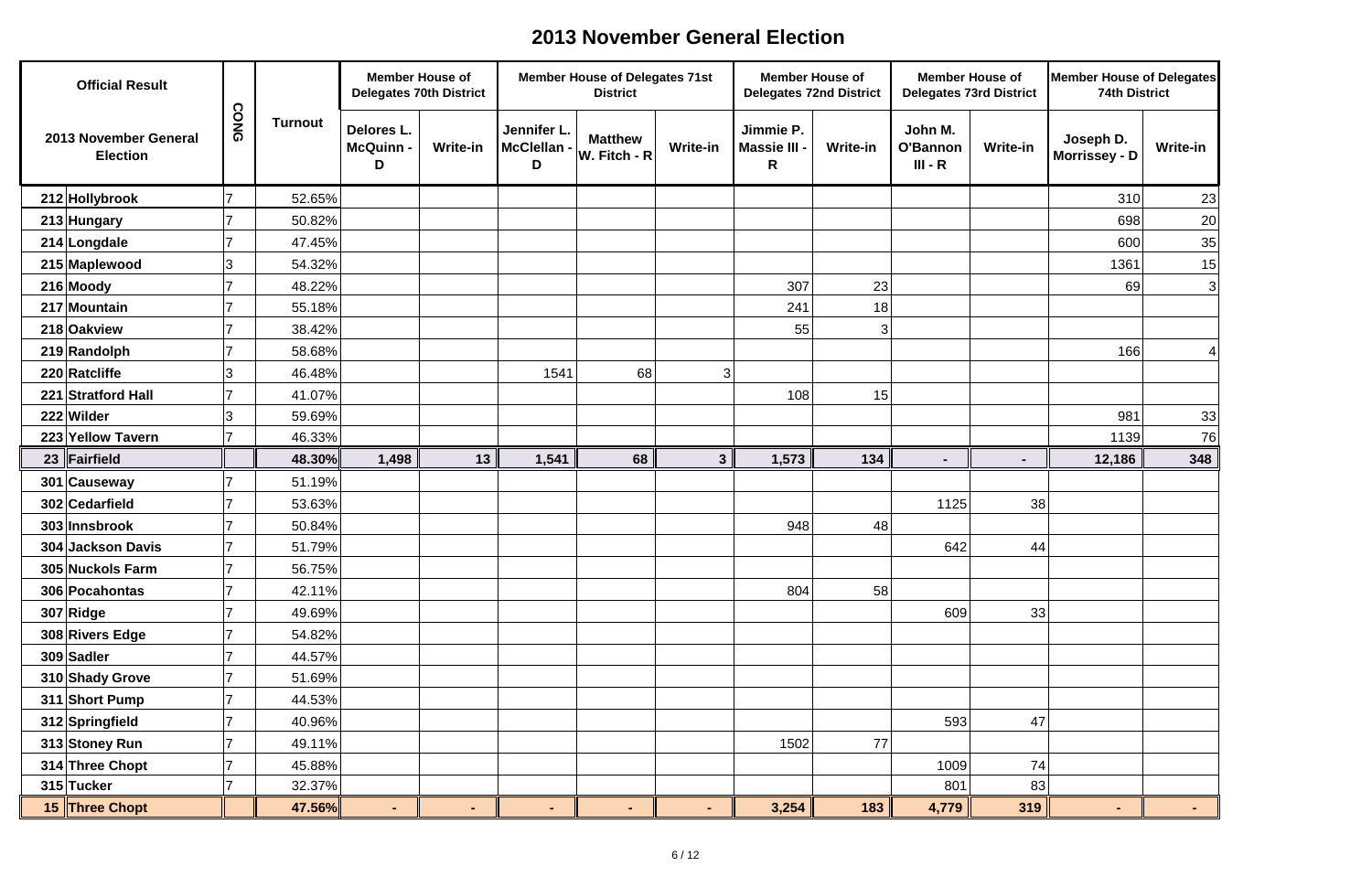| <b>Official Result</b>                   |      |                |                                        |                              |                                   | Governor                                |                         |                 |                            | <b>Lieutenant Governor</b>    |                 |                          | <b>Attorney General</b>     |                 |
|------------------------------------------|------|----------------|----------------------------------------|------------------------------|-----------------------------------|-----------------------------------------|-------------------------|-----------------|----------------------------|-------------------------------|-----------------|--------------------------|-----------------------------|-----------------|
| 2013 November General<br><b>Election</b> | CONG | <b>Turnout</b> | <b>Number of</b><br><b>Registrants</b> | <b>Total Ballots</b><br>Cast | Terry R.<br><b>McAuliffe</b><br>D | Ken T.<br><b>Cuccinelli</b><br>$II - R$ | Robert C.<br>Sarvis - L | <b>Write-in</b> | Ralph S.<br>Northam -<br>D | <b>E.W.</b><br>Jackson -<br>R | <b>Write-in</b> | Mark R.<br>Herring - $D$ | Mark D.<br>Obenshain ·<br>R | <b>Write-in</b> |
| $401$ Byrd                               |      | 48.95%         | 3,085                                  | 1,510                        | 613                               | 681                                     | 181                     | 19              | 853                        | 618                           | 10              | 701                      | 780                         | 5               |
| 402 Crestview                            |      | 40.04%         | 2,465                                  | 987                          | 451                               | 396                                     | 123                     | 11              | 570                        | 386                           | 6               | 505                      | 462                         | $\overline{3}$  |
| 403 Derbyshire                           |      | 64.25%         | 1,804                                  | 1,159                        | 356                               | 636                                     | 131                     | 19              | 564                        | 522                           | 13              | 400                      | 732                         | $5\vert$        |
| 404 Freeman                              |      | 52.03%         | 1,774                                  | 923                          | 347                               | 427                                     | 124                     | 15              | 499                        | 392                           | 6 <sup>1</sup>  | 389                      | 515                         | $\overline{2}$  |
| 405 Gayton                               |      | 56.50%         | 3,338                                  | 1,886                        | 648                               | 969                                     | 211                     | 51              | 961                        | 857                           | 18              | 728                      | 1129                        | $5\vert$        |
| 406 Godwin                               |      | 56.13%         | 2,430                                  | 1,364                        | 565                               | 613                                     | 151                     | 26              | 779                        | 535                           | 12              | 616                      | 718                         | $7\vert$        |
| 407 Lakewood                             |      | 49.28%         | 2,281                                  | 1,124                        | 373                               | 610                                     | 105                     | 22              | 574                        | 491                           | 6               | 408                      | 686                         | 3               |
| 408 Lauderdale                           |      | 44.30%         | 2,765                                  | 1,225                        | 506                               | 568                                     | 131                     | 14              | 681                        | 499                           | 8               | 558                      | 638                         | 11              |
| 409 Maybeury                             |      | 53.50%         | 2,684                                  | 1,436                        | 521                               | 679                                     | 198                     | 29              | 766                        | 607                           | 12              | 599                      | 809                         | 3               |
| 410 Mooreland                            |      | 54.66%         | 1,769                                  | 967                          | 263                               | 571                                     | 99                      | 29              | 439                        | 480                           | 10              | 294                      | 662                         |                 |
| 411 Pemberton                            |      | 42.14%         | 2,385                                  | 1,005                        | 442                               | 426                                     | 110                     | 27              | 578                        | 394                           | 5               | 480                      | 504                         | 3               |
| 412 Pinchbeck                            |      | 44.60%         | 3,260                                  | 1,454                        | 575                               | 696                                     | 155                     | 16              | 761                        | 635                           | 6               | 635                      | 791                         |                 |
| 413 Ridgefield                           |      | 51.94%         | 3,071                                  | 1,595                        | 611                               | 791                                     | 171                     | 18              | 815                        | 736                           | 13              | 660                      | 909                         | 8 <sup>1</sup>  |
| 414 Rollingwood                          |      | 63.11%         | 1,770                                  | 1,117                        | 457                               | 480                                     | 146                     | 27              | 646                        | 431                           | 14              | 514                      | 585                         | $6 \mid$        |
| 415 Skipwith                             |      | 47.26%         | 1,585                                  | 749                          | 332                               | 325                                     | 77                      | 10              | 428                        | 292                           | 7               | 368                      | 363                         | 3               |
| 416 Spottswood                           |      | 57.12%         | 1,061                                  | 606                          | 223                               | 260                                     | 99                      | 20              | 348                        | 233                           | 10              | 251                      | 337                         | $6 \mid$        |
| 417 Tuckahoe                             |      | 61.33%         | 3,527                                  | 2,163                        | 634                               | 1194                                    | 254                     | 62              | 1072                       | 974                           | 24              | 701                      | 1426                        | 6               |
| 418 Welborne                             |      | 44.44%         | 1,845                                  | 820                          | 347                               | 361                                     | 86                      | 24              | 452                        | 343                           | 3 <sup>1</sup>  | 370                      | 441                         | 0               |
| 419 West End                             |      | 49.78%         | 2,730                                  | 359, ا                       | 545                               | 626                                     | 150                     | 32              | 714                        | 595                           | 11              | 581                      | 754                         | $5\vert$        |
| 19 Tuckahoe                              |      | 51.39%         | 45,629                                 | 23,449                       | 8,809                             | 11,309                                  | 2,702                   | 471             | 12,500                     | 10,020                        | 194             | 9,758                    | 13,241                      | 83              |
| 501 Antioch                              | 3    | 56.91%         | 1,808                                  | 1,029                        | 239                               | 672                                     | 101                     | 12              | 381                        | 627                           | 3               | 282                      | 722                         | 3               |
| 502 Cedar Fork                           | 3    | 46.80%         | 1,250                                  | 585                          | 462                               | 80                                      | 38                      |                 | 482                        | 87                            | 3               | 471                      | 96 <sub>1</sub>             |                 |
| 503 Chickahominy                         | 3    | 53.01%         | 2,311                                  | 1,225                        | 495                               | 610                                     | 101                     | 9               | 634                        | 559                           | 5               | 541                      | 661                         |                 |
| 504 Donahoe                              | 3    | 41.17%         | 1,710                                  | 704                          | 428                               | 207                                     | 64                      |                 | 484                        | 205                           |                 | 470                      | 225                         | 0               |
| 505 Dorey                                | 3    | 55.78%         | 2327                                   | 1298                         | 601                               | 605                                     | 76                      | 9               | 712                        | 565                           | 0               | 622                      | 653                         | 3               |
| 506 Eanes                                | 3    | 38.59%         | 2389                                   | 922                          | 657                               | 197                                     | 57                      | $\overline{2}$  | 685                        | 201                           |                 | 659                      | 233                         | 2               |
| $507$ Elko                               | 3    | 57.43%         | 700                                    | 402                          | 87                                | 268                                     | 37                      |                 | 133                        | 251                           | 6               | 115                      | 276                         | 8 <sup>1</sup>  |
| 508 Highland Springs                     | 3    | 39.71%         | 2,236                                  | 888                          | 695                               | 141                                     | 43                      | 3               | 708                        | 166                           |                 | 706                      | 167                         | 3               |
| 509 Laburnum                             | 3    | 39.70%         | 2,292                                  | 910                          | 609                               | 230                                     | 58                      | 5 <sup>2</sup>  | 657                        | 220                           |                 | 613                      | 258                         |                 |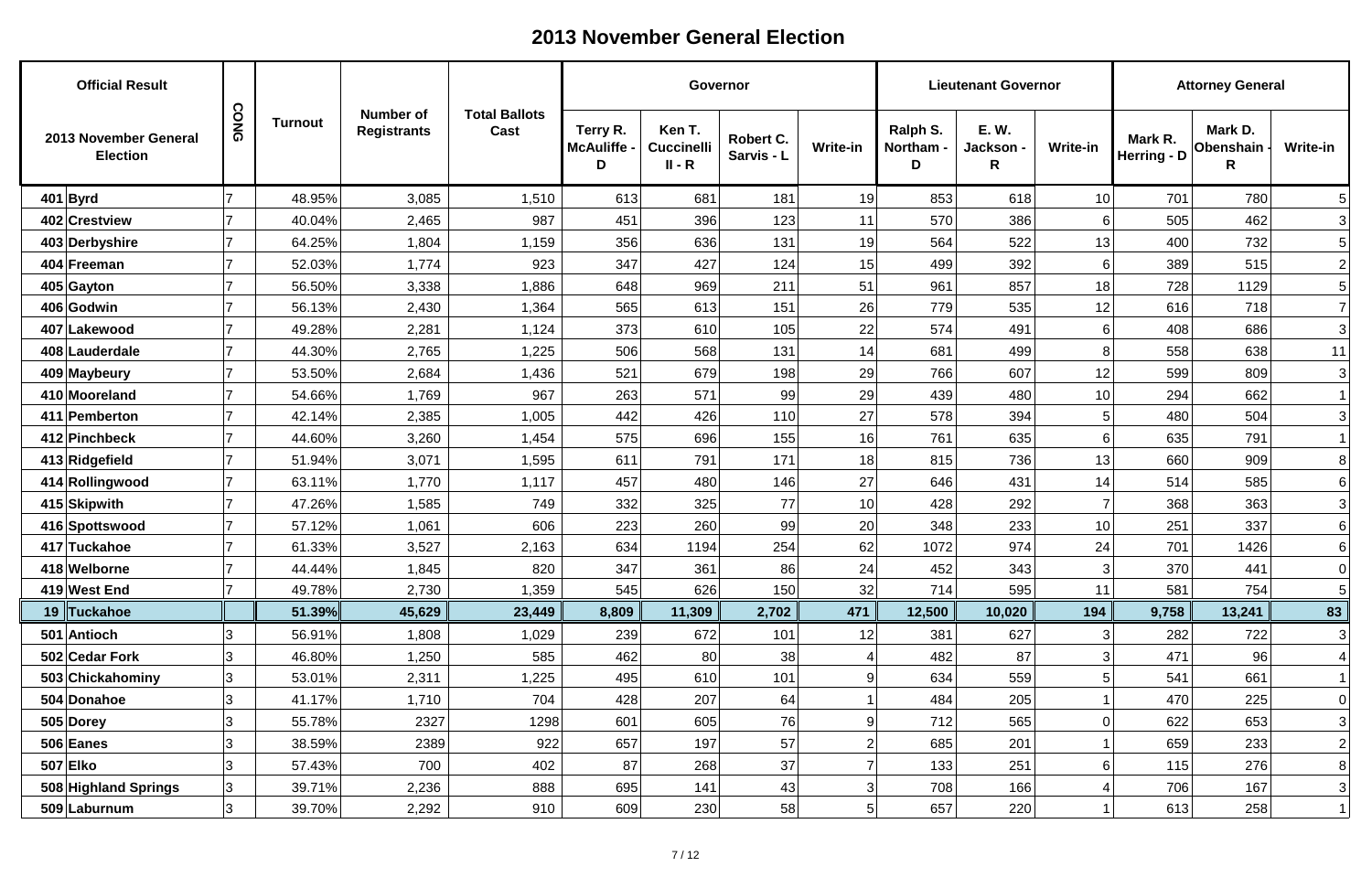| <b>Official Result</b>                   |      |                | <b>MEALS TAX</b> |           | <b>Member House of</b><br><b>Delegates 56th District</b> |                 | <b>Member House of</b><br><b>Delegates 62nd District</b> |                 |                                      | <b>Member House of Delegates 68th</b><br><b>District</b> |                 |
|------------------------------------------|------|----------------|------------------|-----------|----------------------------------------------------------|-----------------|----------------------------------------------------------|-----------------|--------------------------------------|----------------------------------------------------------|-----------------|
| 2013 November General<br><b>Election</b> | CONG | <b>Turnout</b> | <b>YES</b>       | <b>NO</b> | Peter F.<br><b>Farrell - R</b>                           | <b>Write-in</b> | <b>Riley</b><br><b>Edward</b><br>Ingram - R              | <b>Write-in</b> | G. M.<br>"Manoli"<br>Loupassi -<br>R | William K.<br>"Bill"<br>Grogan - I                       | <b>Write-in</b> |
| $401$ Byrd                               | 7    | 48.95%         | 749              | 746       |                                                          |                 |                                                          |                 |                                      |                                                          |                 |
| 402 Crestview                            |      | 40.04%         | 441              | 522       |                                                          |                 |                                                          |                 |                                      |                                                          |                 |
| 403 Derbyshire                           | 7    | 64.25%         | 556              | 591       |                                                          |                 |                                                          |                 |                                      |                                                          |                 |
| 404 Freeman                              |      | 52.03%         | 408              | 484       |                                                          |                 |                                                          |                 | 267                                  | 121                                                      | $\overline{a}$  |
| 405 Gayton                               |      | 56.50%         | 864              | 1013      |                                                          |                 |                                                          |                 |                                      |                                                          |                 |
| 406 Godwin                               |      | 56.13%         | 742              | 613       |                                                          |                 |                                                          |                 |                                      |                                                          |                 |
| 407 Lakewood                             |      | 49.28%         | 534              | 561       |                                                          |                 |                                                          |                 |                                      |                                                          |                 |
| 408 Lauderdale                           |      | 44.30%         | 558              | 638       |                                                          |                 |                                                          |                 |                                      |                                                          |                 |
| 409 Maybeury                             |      | 53.50%         | 647              | 770       |                                                          |                 |                                                          |                 |                                      |                                                          |                 |
| 410 Mooreland                            |      | 54.66%         | 455              | 507       |                                                          |                 |                                                          |                 |                                      |                                                          |                 |
| 411 Pemberton                            |      | 42.14%         | 483              | 512       |                                                          |                 |                                                          |                 |                                      |                                                          |                 |
| 412 Pinchbeck                            |      | 44.60%         | 640              | 798       |                                                          |                 |                                                          |                 |                                      |                                                          |                 |
| 413 Ridgefield                           |      | 51.94%         | 727              | 841       |                                                          |                 |                                                          |                 |                                      |                                                          |                 |
| 414 Rollingwood                          |      | 63.11%         | 600              | 503       |                                                          |                 |                                                          |                 | 736                                  | 348                                                      | 4               |
| 415 Skipwith                             |      | 47.26%         | 339              | 400       |                                                          |                 |                                                          |                 |                                      |                                                          |                 |
| 416 Spottswood                           | 7    | 57.12%         | 326              | 277       |                                                          |                 |                                                          |                 |                                      |                                                          |                 |
| 417 Tuckahoe                             |      | 61.33%         | 1069             | 1076      |                                                          |                 |                                                          |                 |                                      |                                                          |                 |
| 418 Welborne                             |      | 44.44%         | 370              | 444       |                                                          |                 |                                                          |                 |                                      |                                                          |                 |
| 419 West End                             |      | 49.78%         | 651              | 704       | 1005                                                     | 56              |                                                          |                 |                                      |                                                          |                 |
| 19 Tuckahoe                              |      | 51.39%         | 11,159           | 12,000    | 1,005                                                    | 56              | $\blacksquare$                                           | $\blacksquare$  | 1,003                                | 469                                                      | 6               |
| 501 Antioch                              | 3    | 56.91%         | 431              | 591       |                                                          |                 |                                                          |                 |                                      |                                                          |                 |
| 502 Cedar Fork                           | 3    | 46.80%         | 352              | 206       |                                                          |                 |                                                          |                 |                                      |                                                          |                 |
| 503 Chickahominy                         | 3    | 53.01%         | 510              | 700       |                                                          |                 |                                                          |                 |                                      |                                                          |                 |
| 504 Donahoe                              | 3    | 41.17%         | 341              | 353       |                                                          |                 |                                                          |                 |                                      |                                                          |                 |
| 505 Dorey                                | 3    | 55.78%         | 597              | 671       |                                                          |                 | 304                                                      | 8               |                                      |                                                          |                 |
| $506$ Eanes                              | 3    | 38.59%         | 565              | 305       |                                                          |                 |                                                          |                 |                                      |                                                          |                 |
| 507 Elko                                 | 3    | 57.43%         | 159              | 240       |                                                          |                 |                                                          |                 |                                      |                                                          |                 |
| 508 Highland Springs                     | 3    | 39.71%         | 502              | 378       |                                                          |                 |                                                          |                 |                                      |                                                          |                 |
| 509 Laburnum                             | 3    | 39.70%         | 450              | 402       |                                                          |                 |                                                          |                 |                                      |                                                          |                 |

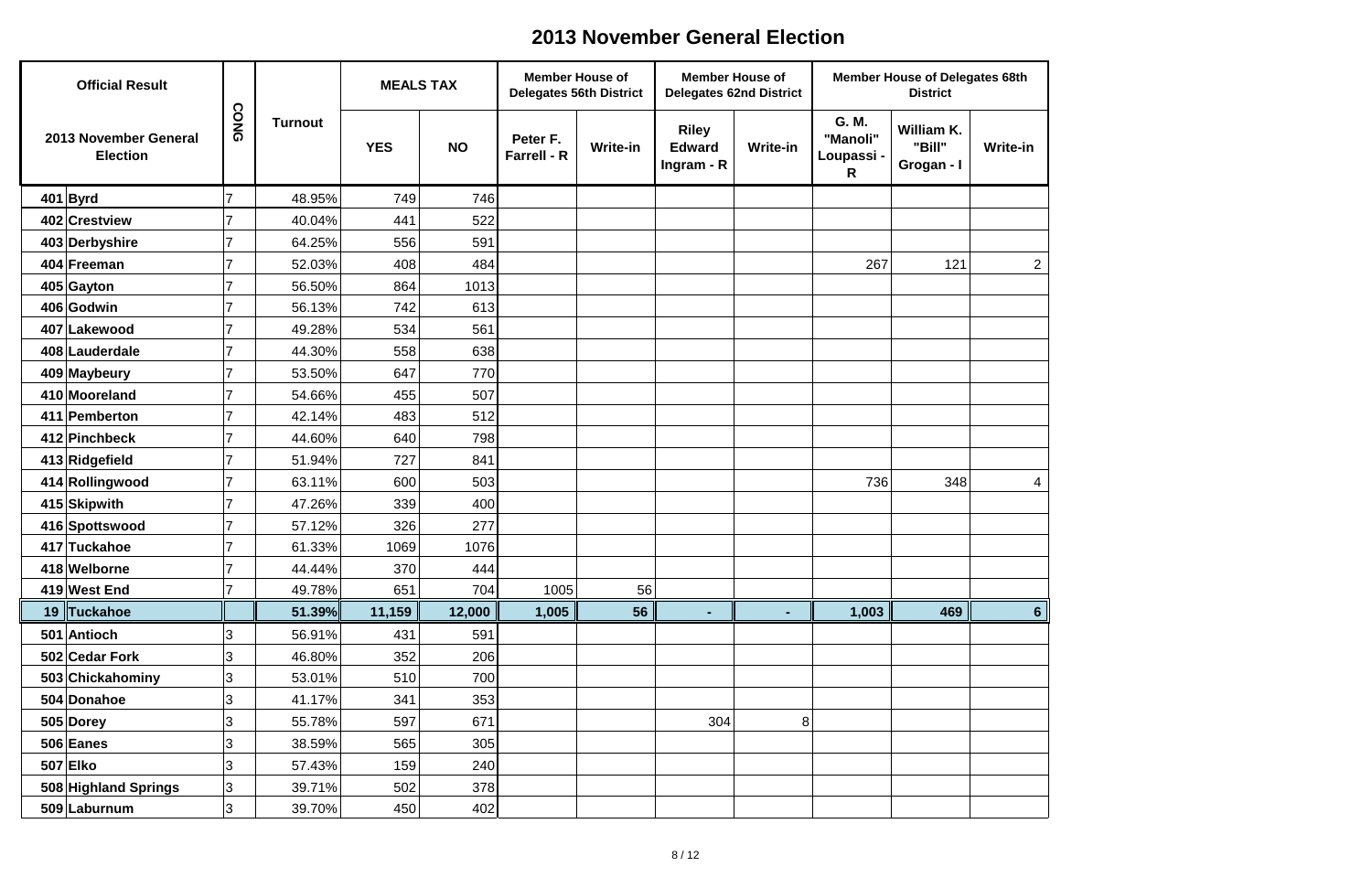| <b>Official Result</b>                   |             |                | <b>Member House of</b><br><b>Delegates 70th District</b> |                 |                                 | <b>Member House of Delegates 71st</b><br><b>District</b> |                 | <b>Member House of</b><br><b>Delegates 72nd District</b> |                 | <b>Member House of</b>           | <b>Delegates 73rd District</b> | Member House of Delegates<br><b>74th District</b> |                 |
|------------------------------------------|-------------|----------------|----------------------------------------------------------|-----------------|---------------------------------|----------------------------------------------------------|-----------------|----------------------------------------------------------|-----------------|----------------------------------|--------------------------------|---------------------------------------------------|-----------------|
| 2013 November General<br><b>Election</b> | <b>CONG</b> | <b>Turnout</b> | Delores L.<br><b>McQuinn-</b><br>D                       | <b>Write-in</b> | Jennifer L.<br>McClellan -<br>D | <b>Matthew</b><br>$W.$ Fitch - R                         | <b>Write-in</b> | Jimmie P.<br>Massie III -<br>R                           | <b>Write-in</b> | John M.<br>O'Bannon<br>$III - R$ | <b>Write-in</b>                | Joseph D.<br>Morrissey - D                        | <b>Write-in</b> |
| $401$ Byrd                               |             | 48.95%         |                                                          |                 |                                 |                                                          |                 |                                                          |                 | 1142                             | 84                             |                                                   |                 |
| 402 Crestview                            |             | 40.04%         |                                                          |                 |                                 |                                                          |                 |                                                          |                 | 692                              | 69                             |                                                   |                 |
| 403 Derbyshire                           |             | 64.25%         |                                                          |                 |                                 |                                                          |                 | 246                                                      |                 | 687                              | 38                             |                                                   |                 |
| 404 Freeman                              |             | 52.03%         |                                                          |                 |                                 |                                                          |                 |                                                          |                 | 382                              | 33                             |                                                   |                 |
| 405 Gayton                               |             | 56.50%         |                                                          |                 |                                 |                                                          |                 | 1481                                                     | 84              |                                  |                                |                                                   |                 |
| 406 Godwin                               |             | 56.13%         |                                                          |                 |                                 |                                                          |                 | 998                                                      | 75              |                                  |                                |                                                   |                 |
| 407 Lakewood                             |             | 49.28%         |                                                          |                 |                                 |                                                          |                 | 822                                                      | 34              |                                  |                                |                                                   |                 |
| 408 Lauderdale                           |             | 44.30%         |                                                          |                 |                                 |                                                          |                 | 884                                                      | 59              |                                  |                                |                                                   |                 |
| 409 Maybeury                             |             | 53.50%         |                                                          |                 |                                 |                                                          |                 | 1115                                                     | 62              |                                  |                                |                                                   |                 |
| 410 Mooreland                            |             | 54.66%         |                                                          |                 |                                 |                                                          |                 | 804                                                      | 37              |                                  |                                |                                                   |                 |
| 411 Pemberton                            |             | 42.14%         |                                                          |                 |                                 |                                                          |                 |                                                          |                 | 751                              | 59                             |                                                   |                 |
| 412 Pinchbeck                            |             | 44.60%         |                                                          |                 |                                 |                                                          |                 |                                                          |                 | 1085                             | 79                             |                                                   |                 |
| 413 Ridgefield                           |             | 51.94%         |                                                          |                 |                                 |                                                          |                 | 1176                                                     | 85              |                                  |                                |                                                   |                 |
| 414 Rollingwood                          |             | 63.11%         |                                                          |                 |                                 |                                                          |                 |                                                          |                 |                                  |                                |                                                   |                 |
| 415 Skipwith                             |             | 47.26%         |                                                          |                 |                                 |                                                          |                 |                                                          |                 | 549                              | 32                             |                                                   |                 |
| 416 Spottswood                           |             | 57.12%         |                                                          |                 |                                 |                                                          |                 |                                                          |                 | 495                              | 28                             |                                                   |                 |
| 417 Tuckahoe                             |             | 61.33%         |                                                          |                 |                                 |                                                          |                 |                                                          |                 | 1803                             | 92                             |                                                   |                 |
| 418 Welborne                             |             | 44.44%         |                                                          |                 |                                 |                                                          |                 | 624                                                      | 49              |                                  |                                |                                                   |                 |
| 419 West End                             |             | 49.78%         |                                                          |                 |                                 |                                                          |                 |                                                          |                 |                                  |                                |                                                   |                 |
| 19 Tuckahoe                              |             | 51.39%         |                                                          | $\blacksquare$  |                                 | ۰.                                                       | $\sim$          | 8,150                                                    | 492             | 7,586                            | 514                            |                                                   | $\sim$          |
| 501 Antioch                              | 3           | 56.91%         |                                                          |                 |                                 |                                                          |                 |                                                          |                 |                                  |                                | 589                                               | 99              |
| 502 Cedar Fork                           | 3           | 46.80%         |                                                          |                 |                                 |                                                          |                 |                                                          |                 |                                  |                                | 520                                               | 14              |
| 503 Chickahominy                         | 3           | 53.01%         |                                                          |                 |                                 |                                                          |                 |                                                          |                 |                                  |                                | 819                                               | 82              |
| 504 Donahoe                              | 3           | 41.17%         |                                                          |                 |                                 |                                                          |                 |                                                          |                 |                                  |                                | 583                                               | 25              |
| 505 Dorey                                | 3           | 55.78%         | 655                                                      | 40              |                                 |                                                          |                 |                                                          |                 |                                  |                                |                                                   |                 |
| $506$ Eanes                              | 3           | 38.59%         | 753                                                      | 25              |                                 |                                                          |                 |                                                          |                 |                                  |                                |                                                   |                 |
| 507 Elko                                 | 3           | 57.43%         |                                                          |                 |                                 |                                                          |                 |                                                          |                 |                                  |                                | 240                                               | 35              |
| 508 Highland Springs                     | 3           | 39.71%         |                                                          |                 |                                 |                                                          |                 |                                                          |                 |                                  |                                | 802                                               | 17              |
| 509 Laburnum                             | 3           | 39.70%         |                                                          |                 |                                 |                                                          |                 |                                                          |                 |                                  |                                | 758                                               | <b>25</b>       |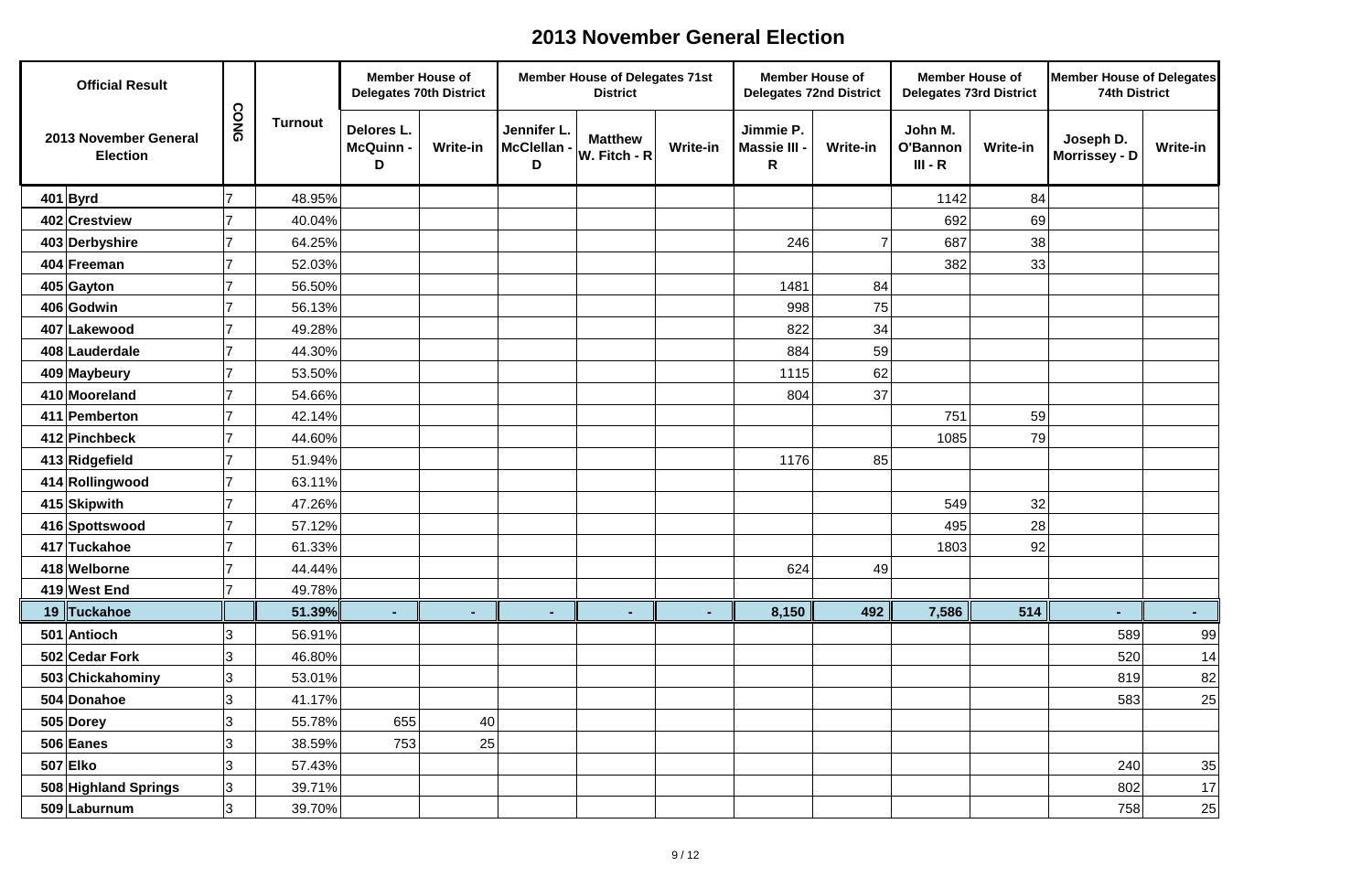| <b>Official Result</b>                   |      |                |                                        |                              |                                     | Governor                                |                         |                 |                            | <b>Lieutenant Governor</b>    |                 |                          | <b>Attorney General</b>   |                |
|------------------------------------------|------|----------------|----------------------------------------|------------------------------|-------------------------------------|-----------------------------------------|-------------------------|-----------------|----------------------------|-------------------------------|-----------------|--------------------------|---------------------------|----------------|
| 2013 November General<br><b>Election</b> | CONG | <b>Turnout</b> | <b>Number of</b><br><b>Registrants</b> | <b>Total Ballots</b><br>Cast | Terry R.<br><b>McAuliffe -</b><br>D | Ken T.<br><b>Cuccinelli</b><br>$II - R$ | Robert C.<br>Sarvis - L | <b>Write-in</b> | Ralph S.<br>Northam -<br>D | <b>E.W.</b><br>Jackson -<br>R | <b>Write-in</b> | Mark R.<br>Herring - $D$ | Mark D.<br>Obenshain<br>R | Write-in       |
| 510 Mehfoud                              | Ι3   | 52.49%         | 1905                                   | 1000                         | 684                                 | 252                                     | 56                      |                 | 731                        | 253                           | 2               | 713                      | 279                       |                |
| 511 Montrose                             | 3    | 42.33%         | 4323                                   | 1830                         | 1537                                | 211                                     | 74                      |                 | 1558                       | 237                           |                 | 1538                     | 248                       | $\mathbf{2}$   |
| 512 Nine Mile                            | 3    | 39.86%         | 1,267                                  | 505                          | 265                                 | 177                                     | 58                      |                 | 318                        | 170                           | 5               | 290                      | 199                       | 3              |
| 513 Pleasants                            | 3    | 43.19%         | 3,130                                  | 1,352                        | 1176                                | 126                                     | 45                      |                 | 1179                       | 154                           | 3               | 1182                     | 151                       |                |
| $514 R$ olfe                             | 3    | 52.35%         | 4558                                   | 2386                         | 2129                                | 180                                     | 66                      |                 | 2130                       | 231                           | 3               | 2144                     | 219                       | 3              |
| 515 Sandston                             | 3    | 46.66%         | 2083                                   | 972                          | 271                                 | 564                                     | 124                     |                 | 402                        | 538                           | 11              | 299                      | 648                       | $\overline{7}$ |
| 516 Sullivans                            | 3    | 53.66%         | 1802                                   | 967                          | 615                                 | 288                                     | 54                      | 6               | 678                        | 279                           | 3               | 637                      | 323                       |                |
| 517 Town Hall                            | 3    | 57.63%         | 970                                    | 559                          | 221                                 | 278                                     | 49                      | 6               | 269                        | 267                           | 5               | 231                      | 315                       | 3 <sup>1</sup> |
| 518 Whitlocks                            | 3    | 59.04%         | 1931                                   | 1140                         | 435                                 | 620                                     | 78                      |                 | 541                        | 570                           | $6 \mid$        | 480                      | 636                       | $\vert$ 2      |
| 18 Varina                                |      | 47.89%         | 38,992                                 | 18,674                       | 11,606                              | 5,706                                   | 1,179                   | 85              | 12,682                     | 5,580                         | 66              | 11,993                   | 6,309                     | 48             |
| 92 MAGISTERIAL TOTAL                     |      | 48.42%         | 205,878                                | 99,676                       | 50,795                              | 37,694                                  | 9,371                   | 1,187           | 61,497                     | 35,154                        | 568             | 54,143                   | 43,543                    | 309            |
| 993 CAP-3                                | 03   | <b>NA</b>      | <b>NA</b>                              | 1073                         | 796                                 | 209                                     | 53                      | 6               | 827                        | 211                           | $6 \mid$        | 801                      | 250                       | 3 <sup>1</sup> |
| 997 CAP-7                                | 07   | <b>NA</b>      | <b>NA</b>                              | 3,232                        | 1450                                | 1434                                    | 262                     | 68              | 1779                       | 1326                          | 29              | 1458                     | 1712                      | 8              |
| $2$   Absentee                           |      | <b>NA</b>      | <b>NA</b>                              | 4,305                        | 2,246                               | 1,643                                   | 315                     | 74              | 2,606                      | 1,537                         | 35              | 2,259                    | 1,962                     | 11             |
| <b>PROV-3</b>                            | 03   | <b>NA</b>      | <b>NA</b>                              | 42                           | 33                                  |                                         |                         |                 | 35                         | 7                             | $\overline{0}$  | 33                       | 9                         | 0              |
| <b>PROV-7</b>                            | 07   | <b>NA</b>      | <b>NA</b>                              | 142                          | 58                                  | 56                                      | 21                      | 5 <sub>5</sub>  | 71                         | 63                            | $\overline{0}$  | 68                       | 66                        | $\vert$ 1      |
| <b>Provisional</b>                       |      | <b>NA</b>      | <b>NA</b>                              | 184                          | 91                                  | 63                                      | 23                      | 5 <sub>1</sub>  | 106                        | 70                            | $\sim$          | 101                      | 75                        | 1              |
| 94 GRAND TOTAL                           |      | 50.60%         | 205,878                                | 104,165                      | 53,132                              | 39,400                                  | 9,709                   | 1,266           | 64,209                     | 36,761                        | 603             | 56,503                   | 45,580                    | 321            |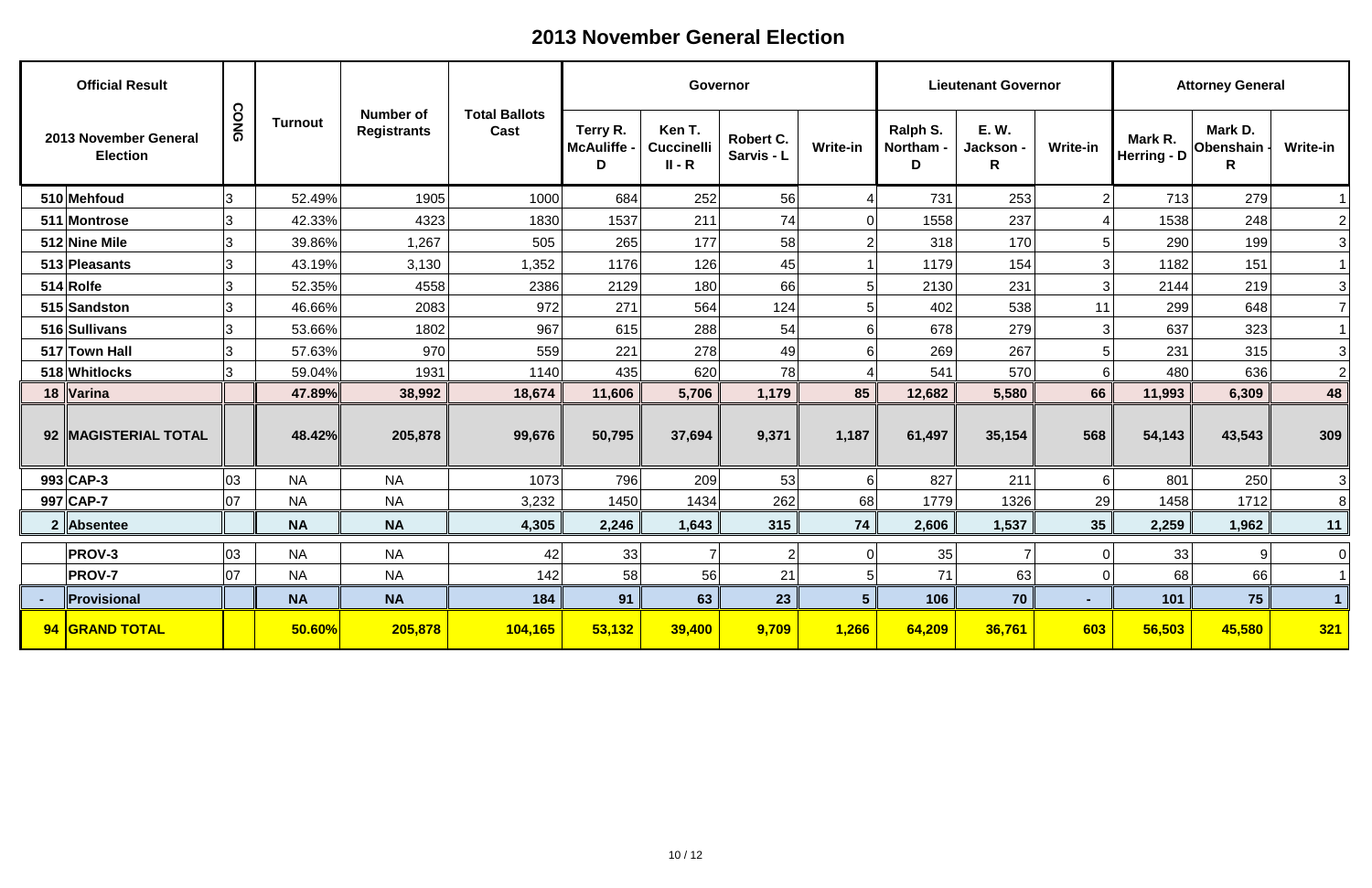|                | <b>Official Result</b>                   |      |                | <b>MEALS TAX</b> |           | <b>Member House of</b>         | <b>Delegates 56th District</b> |                                             | <b>Member House of</b><br><b>Delegates 62nd District</b> |                                      | <b>Member House of Delegates 68th</b><br><b>District</b> |                |
|----------------|------------------------------------------|------|----------------|------------------|-----------|--------------------------------|--------------------------------|---------------------------------------------|----------------------------------------------------------|--------------------------------------|----------------------------------------------------------|----------------|
|                | 2013 November General<br><b>Election</b> | CONG | <b>Turnout</b> | <b>YES</b>       | <b>NO</b> | Peter F.<br><b>Farrell - R</b> | <b>Write-in</b>                | <b>Riley</b><br><b>Edward</b><br>Ingram - R | <b>Write-in</b>                                          | G. M.<br>"Manoli"<br>Loupassi -<br>R | William K.<br>"Bill"<br>Grogan - I                       | Write-in       |
|                | 510 Mehfoud                              | 3    | 52.49%         | 549              | 443       |                                |                                |                                             |                                                          |                                      |                                                          |                |
|                | 511 Montrose                             | 3    | 42.33%         | 1047             | 694       |                                |                                |                                             |                                                          |                                      |                                                          |                |
|                | 512 Nine Mile                            | 3    | 39.86%         | 209              | 271       |                                |                                |                                             |                                                          |                                      |                                                          |                |
|                | 513 Pleasants                            | 3    | 43.19%         | 800              | 532       |                                |                                |                                             |                                                          |                                      |                                                          |                |
|                | 514 Rolfe                                | 3    | 52.35%         | 1634             | 733       |                                |                                |                                             |                                                          |                                      |                                                          |                |
|                | 515 Sandston                             | 3    | 46.66%         | 397              | 567       |                                |                                | 769                                         | 40                                                       |                                      |                                                          |                |
|                | 516 Sullivans                            | 3    | 53.66%         | 489              | 464       |                                |                                |                                             |                                                          |                                      |                                                          |                |
|                | 517 Town Hall                            | 3    | 57.63%         | 256              | 298       |                                |                                | 410                                         | 15                                                       |                                      |                                                          |                |
|                | 518 Whitlocks                            | 3    | 59.04%         | 523              | 588       |                                |                                | 825                                         | 40                                                       |                                      |                                                          |                |
|                | 18 Varina                                |      | 47.89%         | 9,811            | 8,436     | $\blacksquare$                 | $\blacksquare$                 | 2,308                                       | 103                                                      | $\blacksquare$                       | $\blacksquare$                                           | $\blacksquare$ |
| 92             | <b>MAGISTERIAL TOTAL</b>                 |      | 48.42%         | 50,430           | 47,503    | 7,574                          | 372                            | 2,308                                       | 103                                                      | 1,380                                | 660                                                      | 9              |
|                | 993 CAP-3                                | 03   | <b>NA</b>      | 591              | 457       |                                |                                | 50                                          | 3                                                        |                                      |                                                          |                |
|                | 997 CAP-7                                | 07   | <b>NA</b>      | 1521             | 1598      | 309                            | 18                             |                                             |                                                          | 44                                   | 22                                                       | $\overline{0}$ |
|                | 2 Absentee                               |      | <b>NA</b>      | 2,112            | 2,055     | 309                            | 18                             | 50                                          | 3 <sup>1</sup>                                           | 44                                   | 22                                                       |                |
|                | <b>PROV-3</b>                            | 03   | <b>NA</b>      | 19               | 21        |                                |                                | 3                                           | $\overline{0}$                                           |                                      |                                                          |                |
|                | <b>PROV-7</b>                            | 07   | <b>NA</b>      | 67               | 67        | 11                             | $\overline{2}$                 |                                             |                                                          | $\overline{2}$                       | 1                                                        | $\overline{0}$ |
| $\blacksquare$ | Provisional                              |      | <b>NA</b>      | 86               | 88        | 11                             | $\overline{2}$                 | $\mathbf{3}$                                | $\blacksquare$                                           | $\overline{2}$                       | $\mathbf 1$                                              |                |
|                | 94 GRAND TOTAL                           |      | 50.60%         | 52,628           | 49,646    | 7,894                          | <b>392</b>                     | 2,361                                       | <b>106</b>                                               | 1,426                                | 683                                                      | 9              |